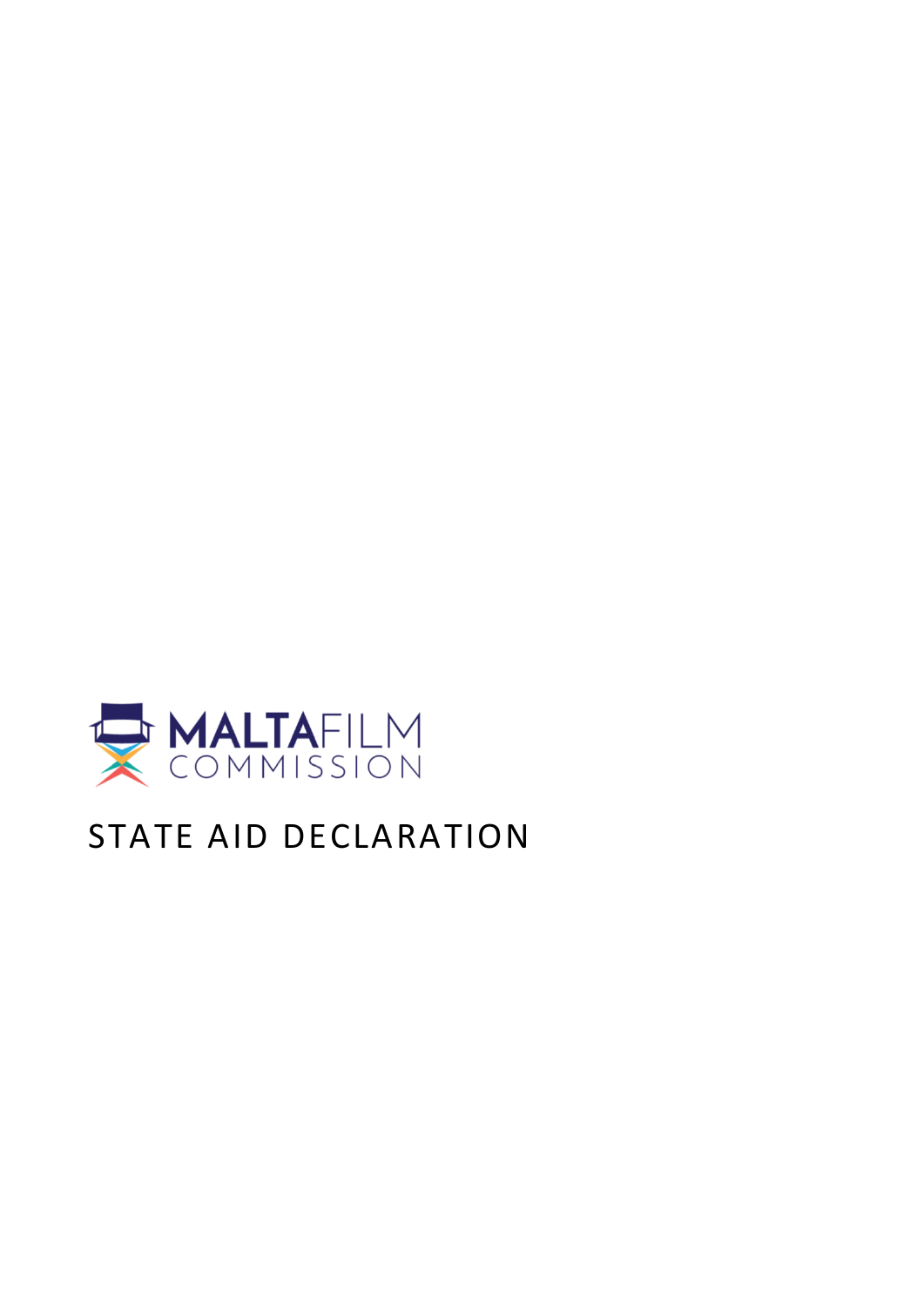## ANNEX 1: STATE AID DECLARATION

If the submitted application is approved, the project will benefit from *de minimis* State Aid in line with *Commission Regulation (EU) No 1407/2013 of 18 December 2013 on the application of Articles 107 and 108 of the Treaty on the Function of the European Union to de minimis aid.*

*Commission Regulation (EU) No 1407/2013* allows fur a 'single undertaking' to receive an aggregate maximum amount of *de minimis* aid of €200,000 under all *de minimis* aid measures, over a period of three 'fiscal years'. This aggregate maximum threshold applies in principle to all economic sectors with the exception of a 'single undertaking' performing road freight transport for hire and reward for which a lower *de minimis* threshold of €100,000 over any period of three 'fiscal years' applies. The agriculture and fisheries sectors are subject to different thresholds and criteria. For the purpose of this declaration, the term 'single undertaking' shall have the meaning as established in *Commission Regulation (EU) No 1407/2013.* Moreover, 'fiscal year' means the fiscal year as used for tax purposes by the undertaking concerned.

This maximum threshold would include all State aid granted under this scheme and any other State aid measure granted under the *de minimis* rule. Any *de minimis* aid received in excess of the established threshold will have to be recovered, with interest, from the undertaking receiving the aid.

The following is an indicative list of the possible forms of State Aid:

- Grants from public bodies
- Loans or loan guarantees at favourable rates
- Tax benefits
- Waiving or deferral of fees or interest normally due
- Marketing and advertising assistance
- Consultancy, training and other support provided either free or at a reduced rate
- Aid for investment in environmental projects or research and development assistance
- Purchase, rent or lease of immovable property at less than market rate.

Potentially any assistance from a public body may constitute state aid. Should you have any doubts whether any public assistance received is *de minimis* aid, you contact the agency or department from which the assistance was received in order to ascertain this.

### **Declaration**

I declare that a comprehensive amount of *de minimis* aid received to date during the current fiscal year and the previous two fiscal years is:

| <b>Fiscal Year 2016</b> | <b>Fiscal Year 2017</b> | <b>Fiscal Year 2018</b> | <b>TOTAL</b> |
|-------------------------|-------------------------|-------------------------|--------------|
|                         |                         |                         |              |

A breakdown of the source, type and amount of *de minimis* aid received as well as that applied from any State aid grantor, is presented overleaf. *(If no de minimis aid was received kindly mark as Nil)*

**Business Undertaking (Full Legal Name) VAT Registration Number:**

**Name and surname (BLOCK CAPITALS) Position in establishment:**

**Signature** Date

**Detailed information concerning applicable state aid under the** *de minimis* **rule**